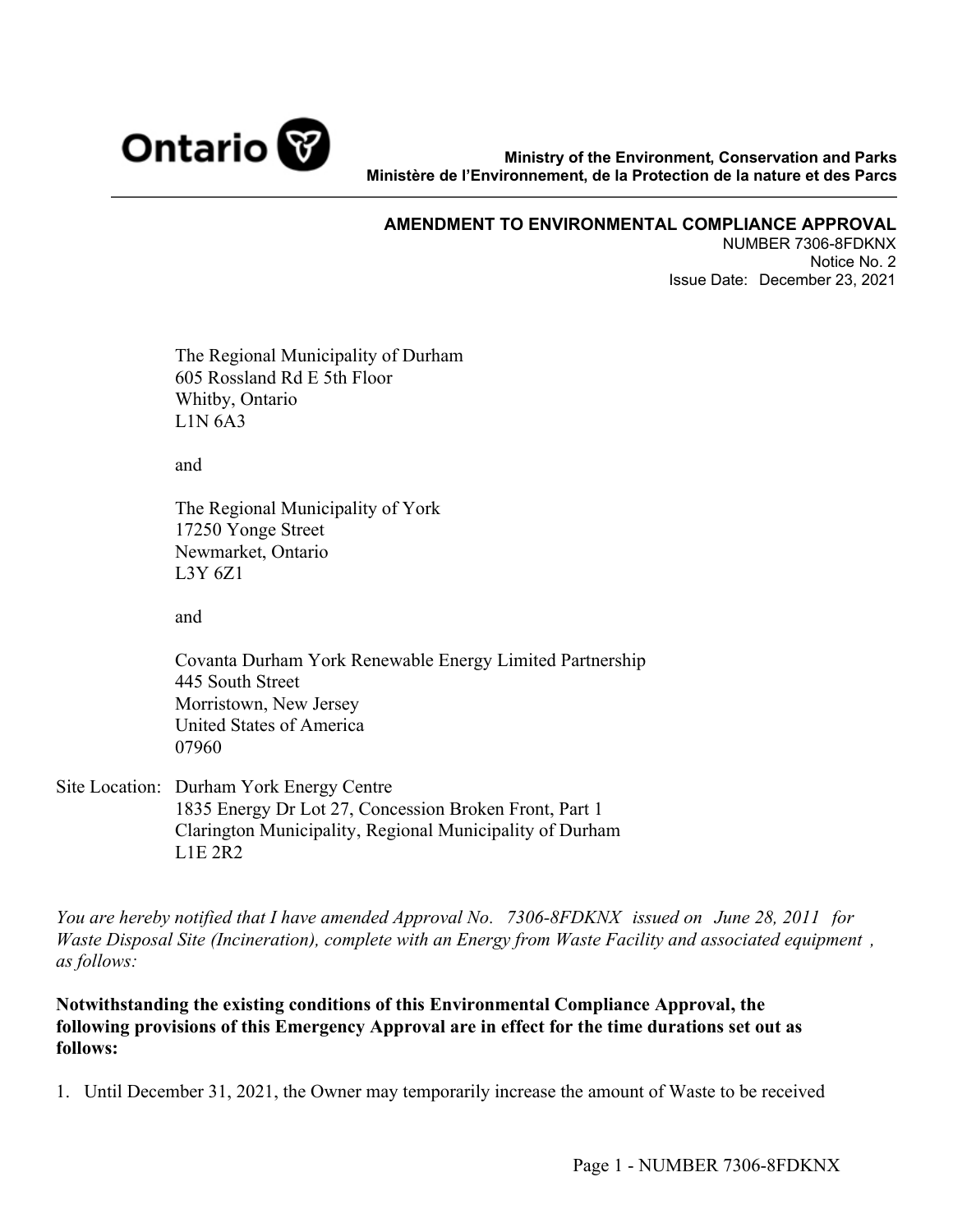and thermally treated at the Site from 140,000 tonnes per year up-to 142,000 tonnes per year.

The reasons for this amendment to the Approval are as follows:

- 1. to provide temporary additional thermal treatment capacity at the Site as requested in the Environmental Compliance Approval Application dated November 23, 2021 signed and submitted by Gioseph Anello, M.Eng., P.Eng., PMP, Director Waste Management Services, the Regional Municipality of Durham (Durham Region) on behalf of York Region, Durham Region and Covanta;
- 2. to effectively manage the increase in the quantities of waste being disposed of within the existing curbside programs and received at transfer stations within the approved service area due to work from home arrangements and behaviour change of residents resulting from the ongoing COVID-19 pandemic; and
- 3. to safely manage waste generated in the approved service area to prevent,
	- a. danger to the health or safety of any person;
	- b. impairment or immediate risk of impairment of the quality of the natural environment for any use that can be made of it; or
	- c. injury or damage or immediate risk of injury or damage to any property or to any plant or animal life environment and present potential hazard to the health and safety of neighbouring sites, wildlife and the public and prevent any danger to the health and safety of the public and the environment.

## **This Notice shall constitute part of the approval issued under Approval No. 7306-8FDKNX dated June 28, 2011, as amended.**

In accordance with Section 139 of the *Environmental Protection Act,* you may by written notice served upon me and the Ontario Land Tribunal within 15 days after receipt of this notice, require a hearing by the Tribunal. Section 142 of the *Environmental Protection Act* provides that the notice requiring the hearing ("the Notice") shall state:

- a. The portions of the environmental compliance approval or each term or condition in the environmental compliance approval in respect of which the hearing is required, and;
- b. The grounds on which you intend to rely at the hearing in relation to each portion appealed.

Pursuant to subsection 139(3) of the *Environmental Protection Act,* a hearing may not be required with respect to any terms and conditions in this environmental compliance approval, if the terms and conditions are substantially the same as those contained in an approval that is amended or revoked by this environmental compliance approval.

The Notice should also include:

- 1. The name of the appellant;
- 2. The address of the appellant;
- 3. The environmental compliance approval number;
- 4. The date of the environmental compliance approval;
- 5. The name of the Director, and;